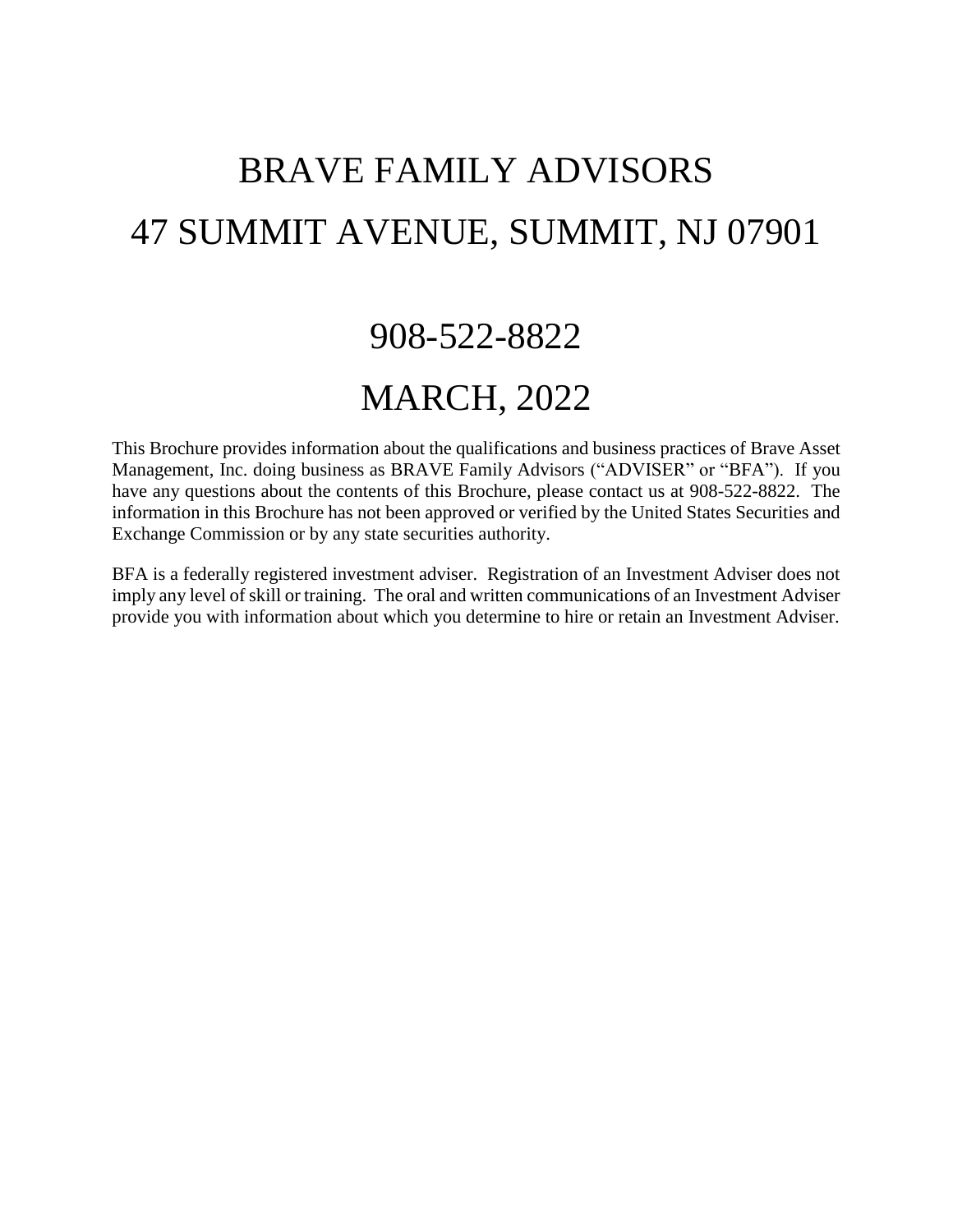### **MATERIAL CHANGES**

<span id="page-1-0"></span>The following material changes have been made to this Brochure since March, 2021, the date of the last Brochure:

On page 1, under the Item entitled "Advisory Business", we added that James P. Haire replaced T. Brett Haire, Jr. as the Chief Compliance Officer of BFA effective as of January 1, 2022 and we changed the name of the Chief Compliance Officer of BFA to Mr. Jamie Haire from Mr. Brett Haire throughout the Brochure.

On page 1, under the Item entitled "Advisory Business", we have changed the disclosure to state that, effective as of December 31, 2021, BFA managed \$477,894,547 of its clients' assets on a discretionary basis and \$4,343,827of its clients' assets on a non-discretionary basis.

On page 6, under the Items entitled "Review of Managed Accounts" and "Custody", we have changed the disclosure to state that clients receive statements monthly not quarterly.

On page 7, under the Item entitled "Investment Discretion", we have changed the disclosure to clarify that specific investment guidelines and restrictions that a client requests must be provided to BFA in writing.

On page 7, under "Financial Information", we have changed the disclosure to state that the PPP loan received by BFA was paid back in full on April 22, 2021.

On the supplement attached for David G. Bunting ("Mr. Bunting"), we have changed the name of the Chief Compliance Officer to Mr. Jamie Haire from Mr. Brett Haire.

On the supplement attached for T. Brett Haire ("Mr. Brett Haire"), we have changed the name of the Chief Compliance Officer to Mr. Jamie Haire from Mr. Brett Haire.

On the supplement attached for Scott A. Morrison ("Mr. Morrison"), we have changed the name of the Chief Compliance Officer to Mr. Jamie Haire from Mr. Brett Haire.

On the supplement attached for James P. Haire ("Mr. Jamie Haire"), we have changed the name of the Chief Compliance Officer to Mr. Jamie Haire from Mr. Brett Haire .

Pursuant to the SEC's Rules, we will ensure that you receive a summary of any material changes to this and subsequent Brochures within 120 days of the close of our business' fiscal year. We may further provide other ongoing disclosure information about material changes as necessary.

We will further provide you with a new Brochure as necessary based on changes or new information, at any time, without charge.

Currently, our Brochure may be requested by contacting Mr. Jamie Haire at 908-522-8822 or [jhaire@bravefamilyadvisors.com.](mailto:jhaire@bravefamilyadvisors.com)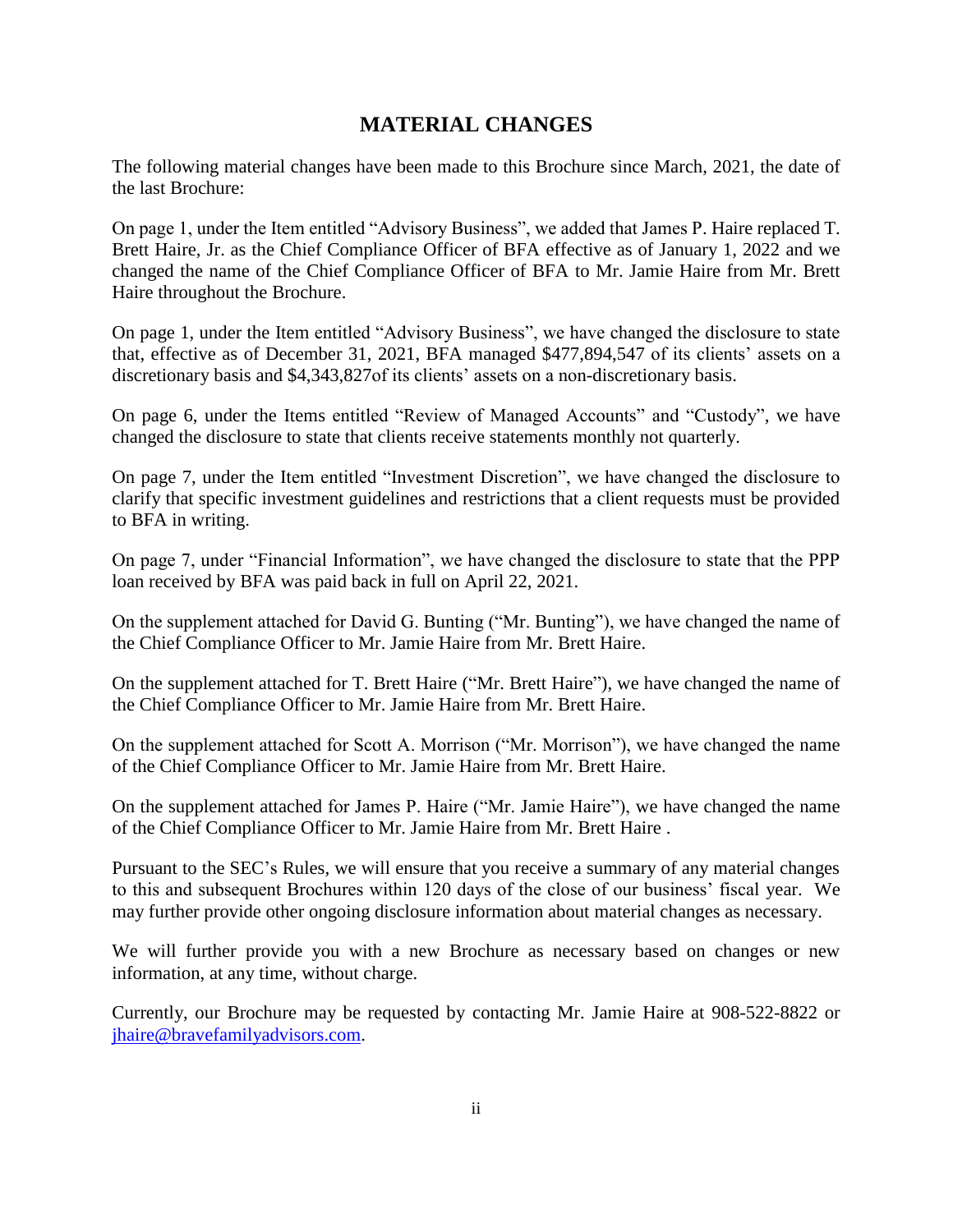Additional information about BFA is also available via the SEC's web site www.adviserinfo.sec.gov. The SEC's web site also provides information about any persons affiliated with BFA who are registered, or are required to be registered, as investment adviser representatives of BFA.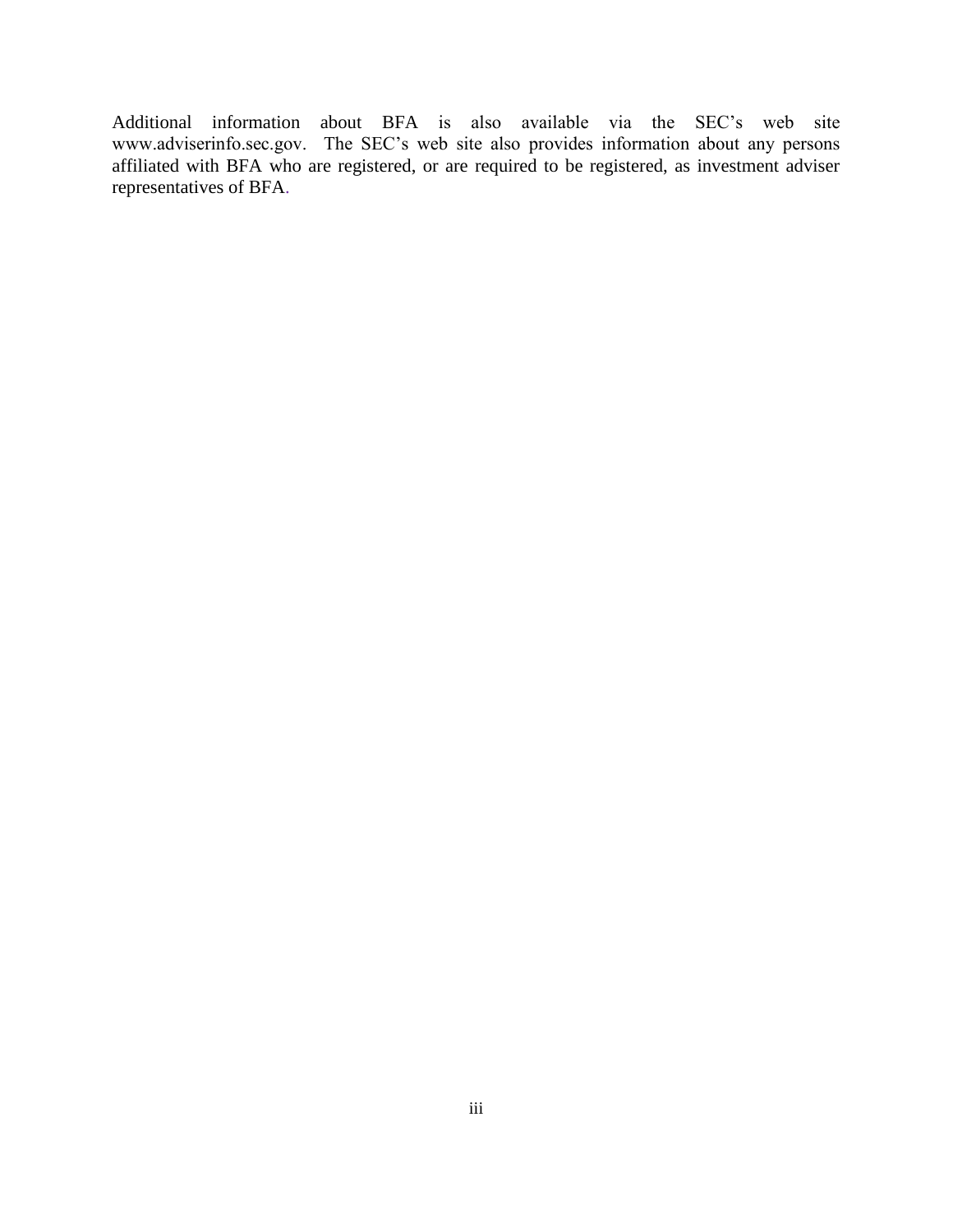# **TABLE OF CONTENTS**

<span id="page-3-0"></span>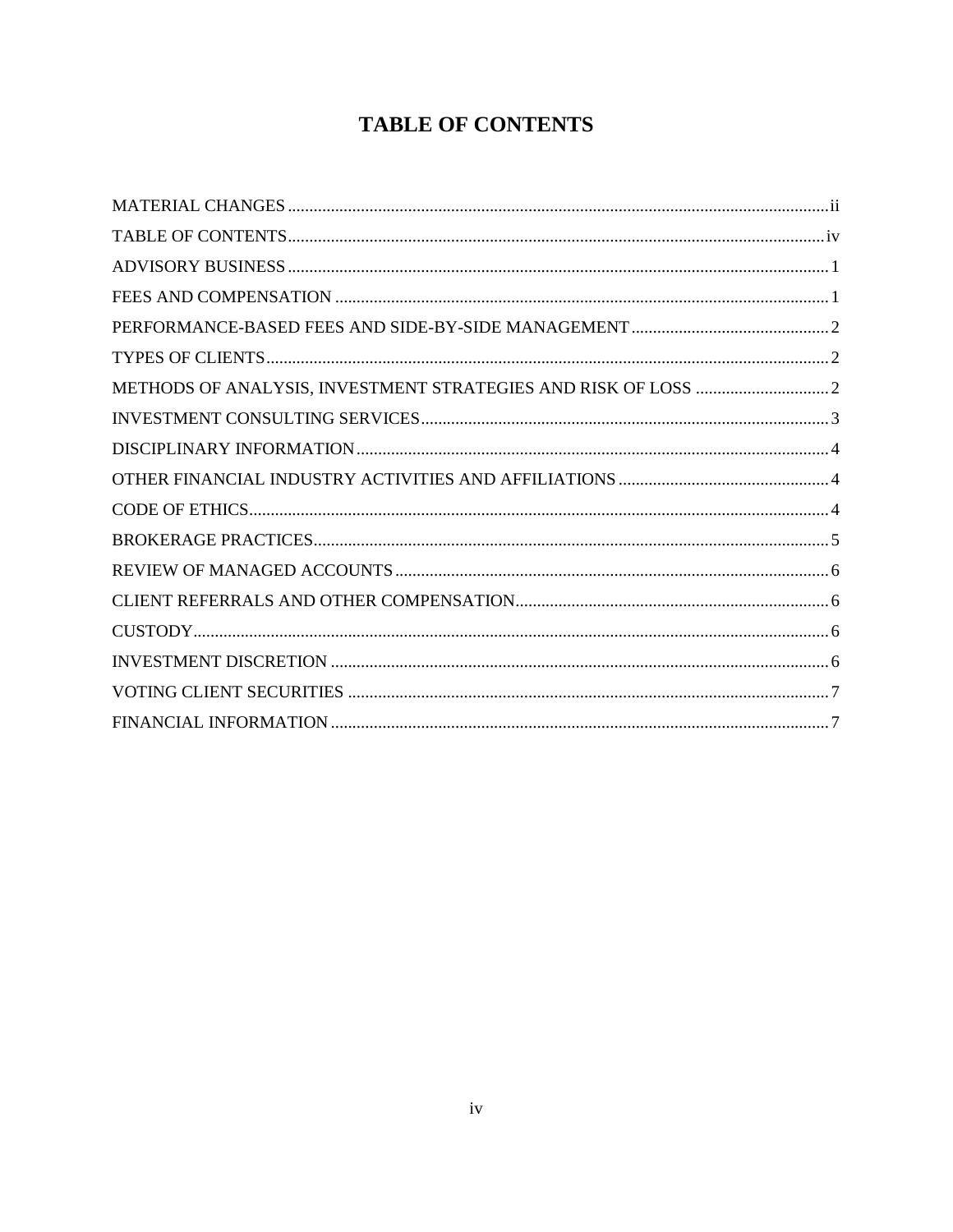### **ADVISORY BUSINESS**

<span id="page-4-0"></span>BFA is a federally registered investment adviser that provides investment supervisory and consulting services to its clients. Effective as of July, 2020, we rebranded and commenced doing business under the name BRAVE Family Advisors. BFA is owned by its principals T. Brett Haire, Jr. ("Mr. Brett Haire"), David G. Bunting ("Mr. Bunting"), Scott A. Morrison ("Mr. Morrison") and James P. Haire ("Mr. Jamie Haire") and has been in business since 1992. Effective as of January 1, 2022, Mr. Jamie Haire replaced Mr. Brett Haire as the Chief Compliance Officer of BFA. Clients' investment accounts are managed upon a discretionary basis, and, upon request, a non-discretionary basis.

After a careful review of each client's needs and goals, BFA personalizes the services it offers. Upon first meeting with a new client, BFA will determine that client's risk tolerance. Once so identified, BFA will move forward to build a balanced portfolio of equities and fixed income products which matches the risk profile created. Additionally, some clients may impose restrictions on the investment in certain securities or types of securities. For example, sometimes clients may not wish to invest in certain industry sectors consistent with their personal or political beliefs. BFA's principals explain to each client the elements of the portfolio it develops and will also explain the potential implications of any restrictions imposed by a client. BFA also offers investment consulting services to "participant-directed" retirement plans established by a plan sponsor under the provisions of Section 404(c) of the Employee Retirement Income Security Act of 1974, as the same shall be amended or updated from time to time ("ERISA") (each a "Plan").

As of December 31, 2021 BFA managed \$477,894,547 of its clients' assets on a discretionary basis and \$4,343,827 of its clients' assets on a non-discretionary basis.

### **FEES AND COMPENSATION**

<span id="page-4-1"></span>The annual fee for investment account management services of new clients who commence receipt of services from BFA after January 1, 2013 is one percent (1%) of the value of all managed assets of such client.

The annual fee is calculated quarterly, representing one-fourth of the annual rate fee, and is based upon the value of managed assets on the last business day of each calendar quarter. The fee is payable at the end of each calendar quarter for which services have been provided. BFA does not accept any prepayment of advisory fees. In the event the assets managed by the Adviser are under management for less than one calendar quarter, BFA's compensation shall be calculated and payable on a pro rata basis. The advisory fees charged by BFA are negotiable.

The consulting fees charged by BFA to Plans are assessed on a negotiated basis point cost with the Plan.

For ease of operation, BFA requests permission from investment management clients and Plans to deduct appropriate quarterly fees calculated in arrears from their account; however, if a client would prefer to pay by check that form of payment is acceptable as well.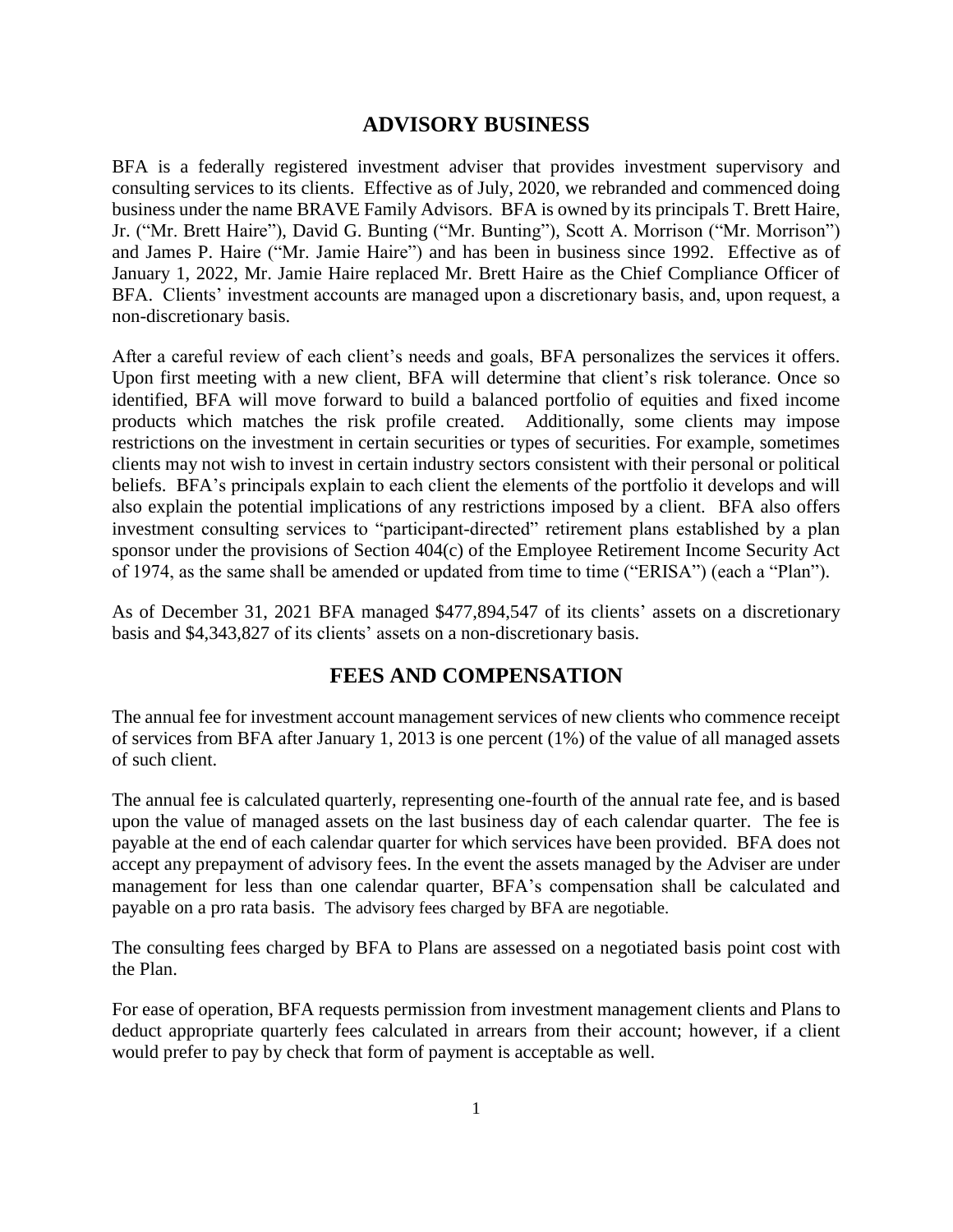BFA's fees assessed to its clients are exclusive of brokerage commissions, transaction fees, and other related costs and expenses which may be incurred by the client. Clients may incur certain charges imposed by custodians, brokers, third party investment and other third parties such as custodial fees, deferred sales charges, odd-lot differentials, transfer taxes, wire transfer and electronic fund fees, and other fees and taxes on brokerage accounts and securities transactions. Mutual funds and exchange traded funds also charge internal management fees, which are disclosed in a fund's prospectus. Such charges, fees and commissions are all exclusive of and in addition to BFA's fee, and BFA shall not receive any portion of these commissions, fees and costs.

The specific manner in which fees are charged by BFA is established in a client's written agreement with BFA. Management fees shall be prorated for each capital contribution and withdrawal made during the applicable calendar quarter (with the exception of *de minimis* contributions and withdrawals).

Upon termination of any account, any earned, unpaid fees will be due and payable.

Regarding brokers' fees compensation, please also refer to the section entitled "Brokerage Practices" below which describes the factors BFA considers in selecting or recommending brokerdealers for client transactions and determining the reasonableness of their compensation (*e.g.*, commissions).

### <span id="page-5-0"></span>**PERFORMANCE-BASED FEES AND SIDE-BY-SIDE MANAGEMENT**

BFA does not charge any performance-based fees (fees based on a share of capital gains on or capital appreciation of the assets of a client).

### **TYPES OF CLIENTS**

<span id="page-5-1"></span>BFA provides portfolio management services to individuals, high net worth individuals, charitable institutions, foundations, estates and trusts. BFA maintains no established minimum asset requirement for such clients' accounts. BFA also offers investment consulting services to Plans.

### <span id="page-5-2"></span>**METHODS OF ANALYSIS, INVESTMENT STRATEGIES AND RISK OF LOSS**

BFA uses a variety of methods of analysis and investment strategies to formulate its investment advice and manage assets. These methods include charting, fundamental, technical and cyclical analyses.

Strategies used to implement investment advice given to clients may include long term and short term purchases (securities held less than or more than one year), trading securities (securities sold within a year) short sales, margin transactions, writing and buying options.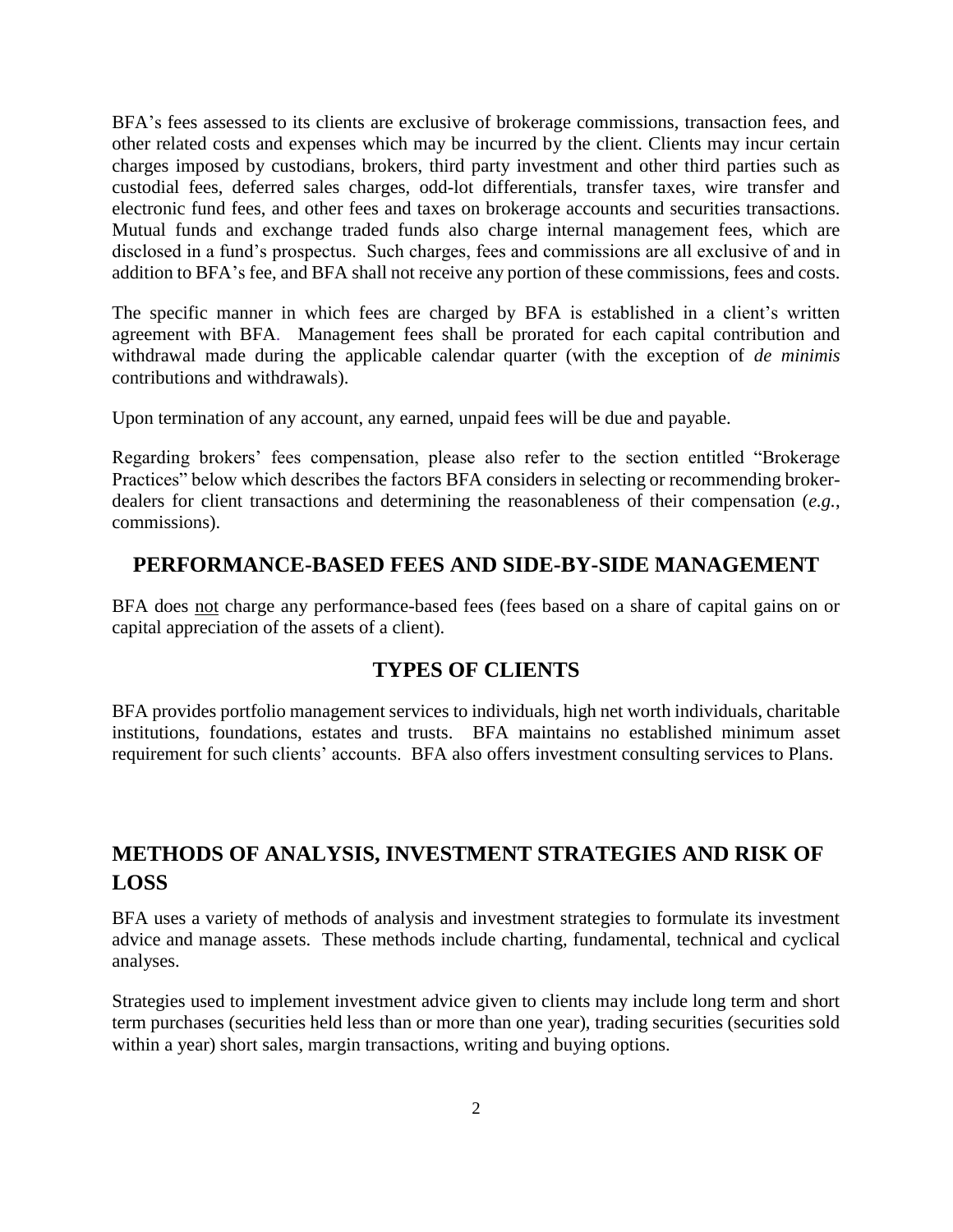Generally, BFA discourages the use of leverage in its clients' investment portfolios. The risks of using short sales include the fact that while the possible gains are limited, an adverse price change can mean that an investor loses more than the original value with the potential of no upper limit. Due to risk, BFA uses short sales sparingly, usually to hedge market risk or to arbitrage temporary price distortions. Margin transactions are used by a limited number of clients, often as a source of short term borrowing for specific purposes. The risks of trading securities on margin include the potential loss of more than what the client deposited if the value of the purchased securities decline and there is a forced sale to cover a margin deficiency. Option activity is confined to a small number of client accounts and used with close consultation between BFA and the client regarding the anticipated outcome relative to the funds invested. Writing and buying options entails the risk of the option's value changing over time as the value is impacted by how much the underlying security price moves, how long it takes and the security's volatility.

BFA does not guarantee the future performance of any account or any specific level of performance, or the success of any investment decision or strategy. All investment decisions are subject to various market, currency, economic, political and business risks and investment decisions will not always be profitable. As a client, you are advised that it remains your responsibility to promptly notify us if there is ever any change in your financial situation or investment goals so that BFA's review of your portfolio may be updated in line with your current financial objectives.

<span id="page-6-0"></span>Investing in securities involves risk of loss that clients should be prepared to bear.

## **INVESTMENT CONSULTING SERVICES**

BFA offers investment consulting services to "participant-directed" retirement plans established by a Plan sponsor under the provisions of Section 404(c) of ERISA. Section 404(c) permits a plan participant to exercise control over the assets which comprise such participant's retirement account under the plan. BFA provides the following services to those types of Plans and their participants:

- Recommendations on Plan investment options to Plan sponsor;
- Assistance with enrollment of Plan participants;
- Education of participants on Plan investment elections; and
- Periodic review of Plan performance with Plan sponsor.

All of these consulting services are provided as "investment education" and not with a view to BFA being a "fiduciary" of such Plan assets. BFA does not have any discretionary control over any Plan assets.

BFA additionally does not provide individualized investment advice to Plan participants and any investment recommendations by BFA are provided solely to the Plan sponsor regarding the Plan assets. Specifically, BFA does not provide individualized advice to Plan participants in the event that the following situations are present with respect to a Plan: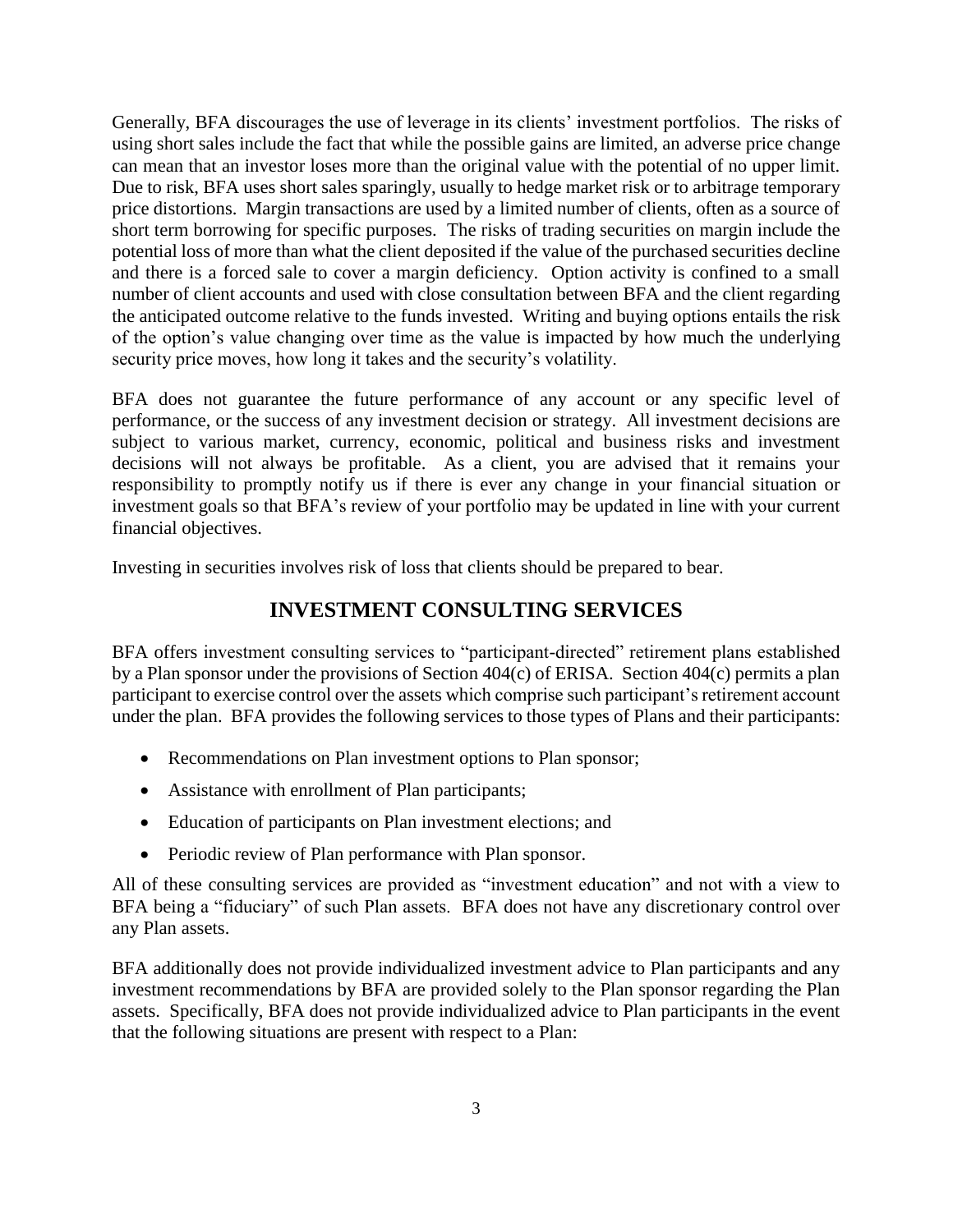- the Plan permits individual self-directed brokerage accounts and/or participant loans thereunder; or
- the Plan permits Plan participants to invest in publicly traded stock of the Plan sponsor.

## **DISCIPLINARY INFORMATION**

<span id="page-7-0"></span>Registered investment advisers are required to disclose all material facts regarding any legal or disciplinary events that would be material to your evaluation of BFA or the integrity of BFA's management. BFA has no information applicable to this Item.

### <span id="page-7-1"></span>**OTHER FINANCIAL INDUSTRY ACTIVITIES AND AFFILIATIONS**

<span id="page-7-2"></span>BFA has no relevant information to provide for this Item.

### **CODE OF ETHICS**

BFA has adopted a Code of Ethics for all supervised persons of the firm describing its high standards of business conduct, and fiduciary duty to its clients. The Code of Ethics includes, among other things, provisions relating to the confidentiality of client information, a prohibition on insider trading, the reporting of personal securities trading procedures, addresses conflicts which may arise from personal trading by BFA's supervised persons and reminds supervised persons they must abide by federal and state securities laws. All supervised persons at BFA must acknowledge the terms of the Code of Ethics annually, or as amended.

BFA's employees and persons associated with BFA are required to follow BFA's Code of Ethics.

Consistent with clients' investment objectives, BFA may cause accounts over which it has management authority to effect (and may recommend to clients or prospective clients), the purchase or sale of securities in which BFA, and/or its clients, directly or indirectly, have a position of interest. Subject to following the Code of Ethics, and applicable laws, principals, officers, employees and supervised investment adviser representatives of BFA may trade for their own accounts in securities which are recommended to and/or purchased for BFA's clients. The Code of Ethics is designed to assure that the personal securities transactions, activities and interests of BFA's principals, officers, employees and supervised investment adviser representatives will not interfere with (i) making decisions in the best interest of advisory clients and (ii) implementing such decisions while, at the same time, allowing employees to invest for their own accounts. Nonetheless, because the Code of Ethics would permit principals, officers, employees and supervised investment adviser representatives to invest in the same securities as clients, there is a possibility that such party might benefit from market activity by a client in a security held by said party. Trading by such parties is continually monitored under the Code of Ethics to reasonably prevent conflicts of interest between BFA and its clients.

Certain affiliated accounts may trade in the same securities with client accounts on an aggregated basis when consistent with BFA's obligation of best execution. In such circumstances, the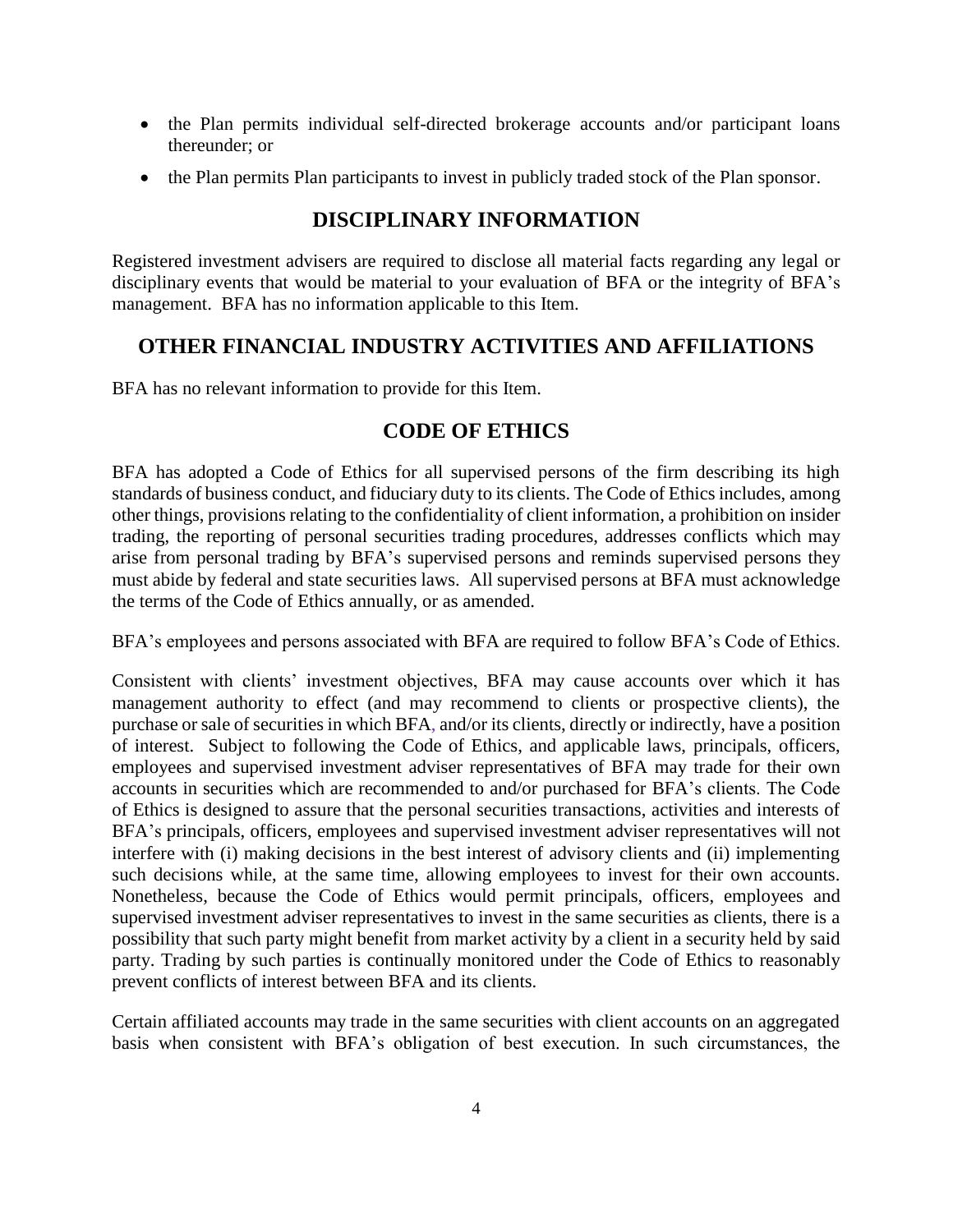affiliated and client accounts will share commission costs equally and receive securities at a total average price. BFA will retain records of the trade order (specifying each participating account) and its allocation, which will be completed prior to the entry of the aggregated order. Completed orders will be allocated as specified in the initial trade order. Partially filled orders will be allocated on a pro rata basis. Any exceptions will be explained in the order.

Clients will receive priority in execution of orders on those occasions when client and Adviser (or a person related to the Adviser) are active in the security simultaneously. This process is coordinated by the Adviser's officers located at the trading desk who will exercise continual oversight.

BFA's clients or prospective clients may request a copy of the firm's Code of Ethics by contacting Mr. Jamie Haire.

BFA acts as adviser to clients that include BFA's own shareholders, officers, employees and their respective relatives. With respect to any such clients, BFA may give advice, and take action which may differ from the advice given with respect to a client's account. Adviser shall have no obligation to purchase or sell for a client's account, or to recommend for purchase or sale by a client's account, any security which Adviser, its principals, affiliates, employees or supervised investment adviser representatives may purchase or sell for themselves or for any other clients, however, neither Adviser not any of its shareholders, directors, officers, employees or supervised investment adviser representatives will act as a principal in connection with transactions involving a client's account without that client's specific prior written approval.

BFA will not effect any principal or agency cross securities transactions for client accounts. Also it will not cross trades between client accounts. Principal transactions are generally defined as transactions where an adviser, acting as principal for its own account, buys from or sells any security to any advisory client.

### **BROKERAGE PRACTICES**

<span id="page-8-0"></span>When BFA has discretionary authority over an account, it has the authority to determine, without obtaining specific client consent, the securities to be bought or sold and the amount of securities to be bought and sold. Adviser may use more than one broker-dealer in executing transactions for its client. Some of these executing brokers may calculate commissions on a "dollar per ticket" basis, whereas, others may use a "cents per share" formula plus a somewhat smaller "dollars per ticket" charge. The factors which Adviser considers in selecting any broker-dealer, and in determining the reasonableness of its commissions, are price, skill in execution, level of service, research and financial responsibility. Although a broker-dealer chosen by Adviser may not charge the lowest commission rates available, Adviser believes that the commission rates charged are fair to its clients, when taking into consideration the factors listed above.

Adviser has the authority to select the broker and agree to that broker's commission rates, but BFA does so after negotiating for the lowest execution rates it can obtain from that broker. BFA reviews, to the extent practicable, and at least annually, the commission rates charged by other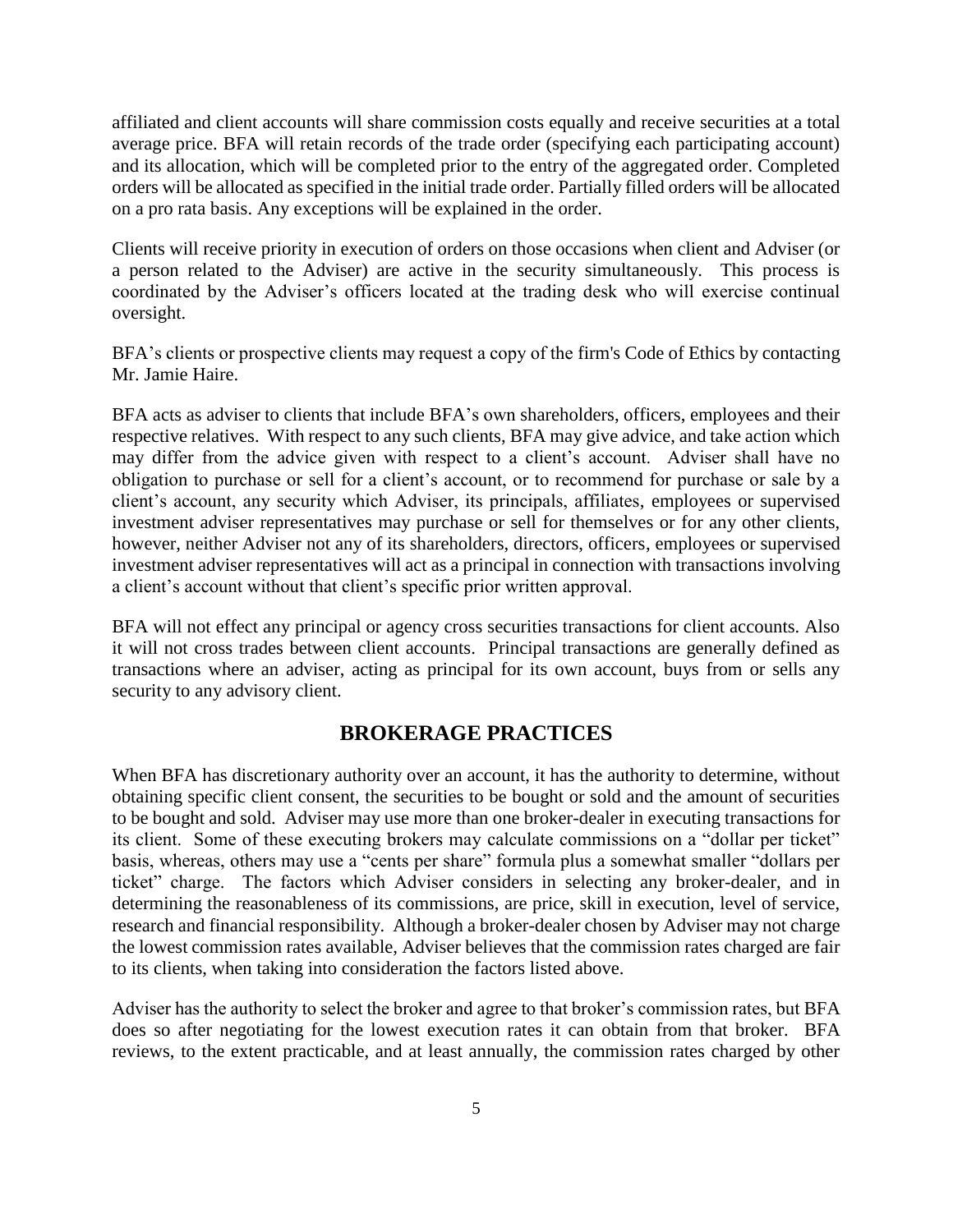comparable, qualified brokers to determine that the brokerage commissions being paid by BFA's clients remain competitive with other rates.

BFA has no soft dollar arrangements with any firms and therefore no such costs need to be passed on to clients.

### **REVIEW OF MANAGED ACCOUNTS**

<span id="page-9-0"></span>Customer accounts and the individual investments in customer accounts which are managed by BFA are regularly monitored. These reviews are conducted based upon asset allocations, stock market sector weightings, fundamental factors, and price targets and other valuation methods, by Mr. Morrison. Mr. Jamie Haire, as the Chief Compliance Officer, also has the specific responsibility of reviewing the holdings and transaction reports regarding the accounts of Adviser's employees. The reviews of these holdings are done when each employee is first hired, and thereafter, on a quarterly and annual basis.

BFA's managed clients are provided with monthly written statements. The statements include an inventory and valuation of the investments in the account.

### **CLIENT REFERRALS AND OTHER COMPENSATION**

<span id="page-9-1"></span>BFA does not currently receive referral fees or other compensation from any third party for client referrals.

### **CUSTODY**

<span id="page-9-2"></span>BFA does not maintain custody of client assets. All client assets are custodied with nationally recognized, SEC-registered and FINRA member broker-dealer/custodians.

Clients receive monthly statements from the broker dealer, or other qualified custodian, that holds and maintains client's investment assets. BFA urges its clients to carefully review such statements and compare such official custodial records to the account statements that BFA provides to its clients. BFA's statements may sometimes vary from custodial statements based on respective accounting procedures, reporting dates, or valuation methodologies of certain securities, but all inconsistencies should be checked through carefully.

### **INVESTMENT DISCRETION**

<span id="page-9-3"></span>BFA usually receives discretionary authority from clients for accounts which it intends to manage at the outset of an advisory relationship. This authority empowers BFA to select the identity and amount of securities to be bought or sold. In all cases, however, BFA's discretion will be exercised in a manner consistent with the stated investment objectives for the particular managed client account. All consulting services to Plans shall be provided by BFA on a non-discretionary basis.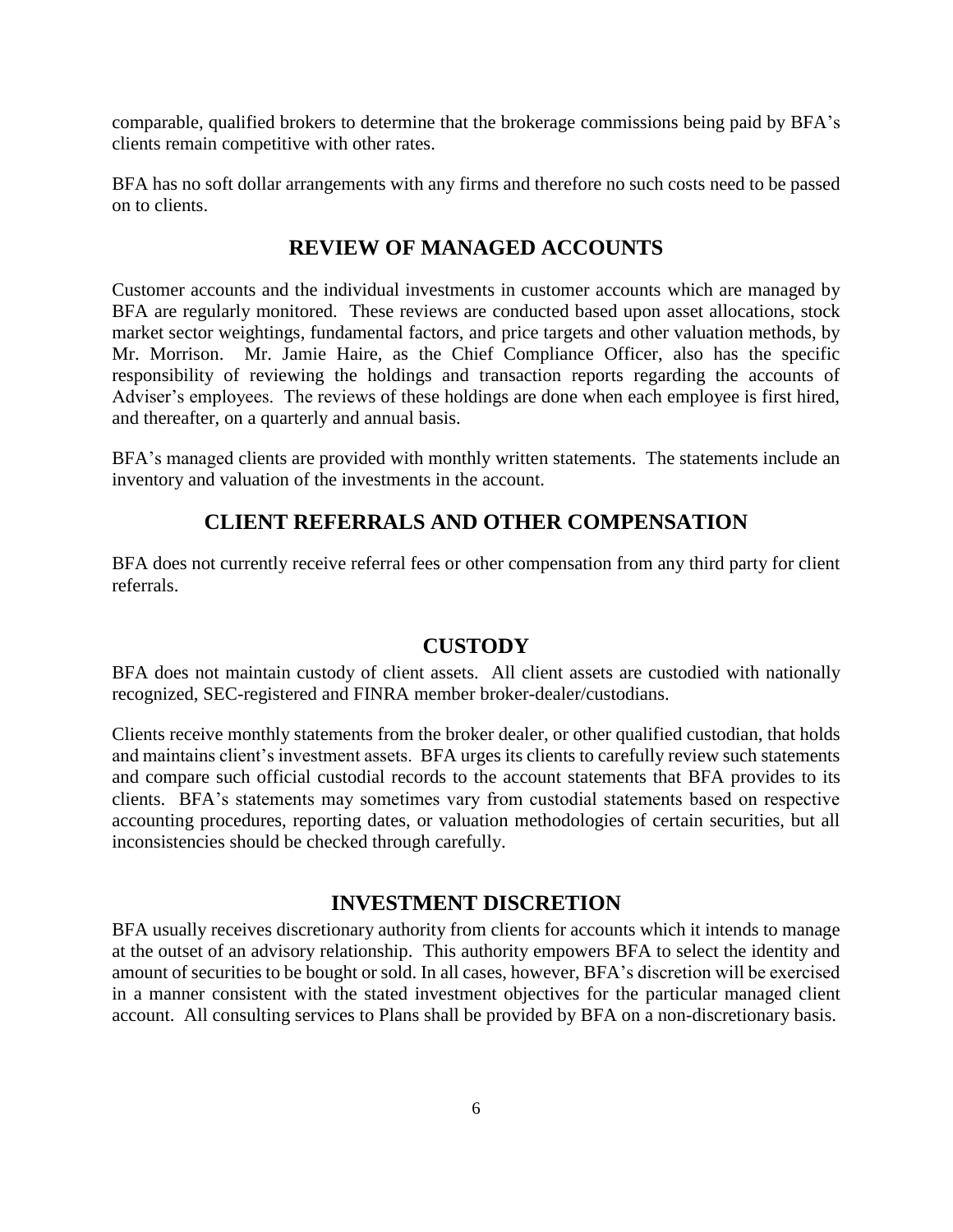When selecting securities and determining amounts, BFA observes the managed client's investment limitations and restrictions. Any specific investment guidelines and restrictions required by a client must be provided to BFA in writing.

### **VOTING CLIENT SECURITIES**

<span id="page-10-0"></span>BFA will not vote a client's securities without the client's prior authorization or a valid signed proxy. A managed account client has the option to have BFA vote its securities and may authorize BFA to do so. BFA has adopted and follows proxy voting policies and procedures in compliance with its responsibilities under Rule 206(4).

BFA votes client proxies in the manner it considers to best benefit, and in the best interests of, the client. This means it votes in the way BFA believes is most likely to protect the client and maximize the client's return. Generally, BFA will vote its proxies in accordance with the recommendation of company management but in those instances where BFA decides it should oppose management's recommendation in the best interests of the client, it will cast the votes accordingly and document its reasons.

In the event that there is ever a conflict of interest between BFA and the issue being voted, BFA will notify the client and request direct instructions from the client as to how to cast the vote.

Clients may obtain a copy of BFA's complete proxy voting policies and procedures upon request from Mr. Jamie Haire. Clients may also obtain information from BFA about how BFA voted any proxies on their behalf.

### **FINANCIAL INFORMATION**

<span id="page-10-1"></span>Registered investment advisers are required in this Item to provide you with certain financial information or disclosures about their financial condition depending on how they operate their business.

On April 17, 2020, BFA received a Paycheck Protection Plan ("PPP") loan in the amount of \$134,300 through the SBA in conjunction with the relief afforded by the CARES Act (the "PPP Loan"). We used the PPP Loan to continue payroll for our employees and we did not suffer any interruption of services as a result. BFA paid back the loan in full on April 22, 2021.

Except as disclosed above regarding BFA's receipt of a PPP Loan, based upon BFA's business practices, its use of a qualified custodian and its advisory fee procedure, the SEC does not require any disclosure from BFA in this Item. Please be further advised that BFA has no financial commitment that impairs its ability to meet contractual and fiduciary commitments to clients, and has not been the subject of a bankruptcy proceeding.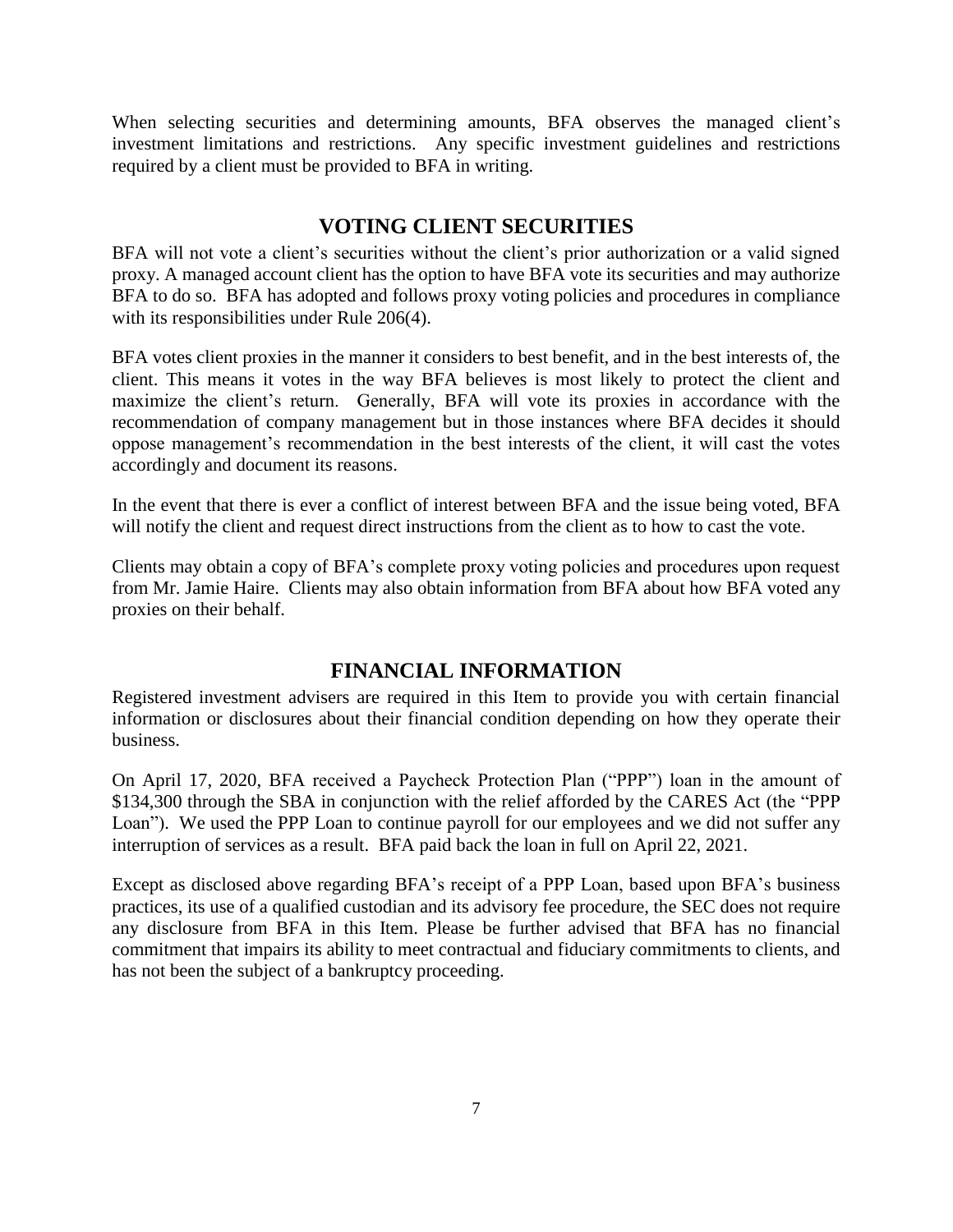# David Gardner Bunting

# BRAVE Family Advisors

47 Summit Avenue,

908-522-8822

March, 2022

**This Brochure Supplement provides information about David Gardner Bunting that supplements the BRAVE Family Advisors Brochure. You should have received a copy of that Brochure. Please contact Mr. Jamie Haire if you did not receive BRAVE Family Advisors Brochure or if you have any questions about the contents of this supplement.** 

### **Educational Background and Business Experience**

David Gardner Bunting was born in 1942 and received a B.A. degree in Religion from Amherst College, Amherst, Massachusetts. Since 1992 he has been, and continues to be, a principal of BRAVE Family Advisors.

### **Disciplinary Information**

Registered investment advisers are required to disclose all material facts regarding any legal or disciplinary events that would be material to your evaluation of each supervised person providing investment advice. No information is applicable to this Item.

### **Other Business Activities**

Mr. Bunting is not actively engaged in any investment-related business or occupation, other than his activities on behalf of BFA, as described in BFA's Brochure.

### **Additional Compensation**

Mr. Bunting does not receive any additional compensation for providing advisory services.

### **Supervision**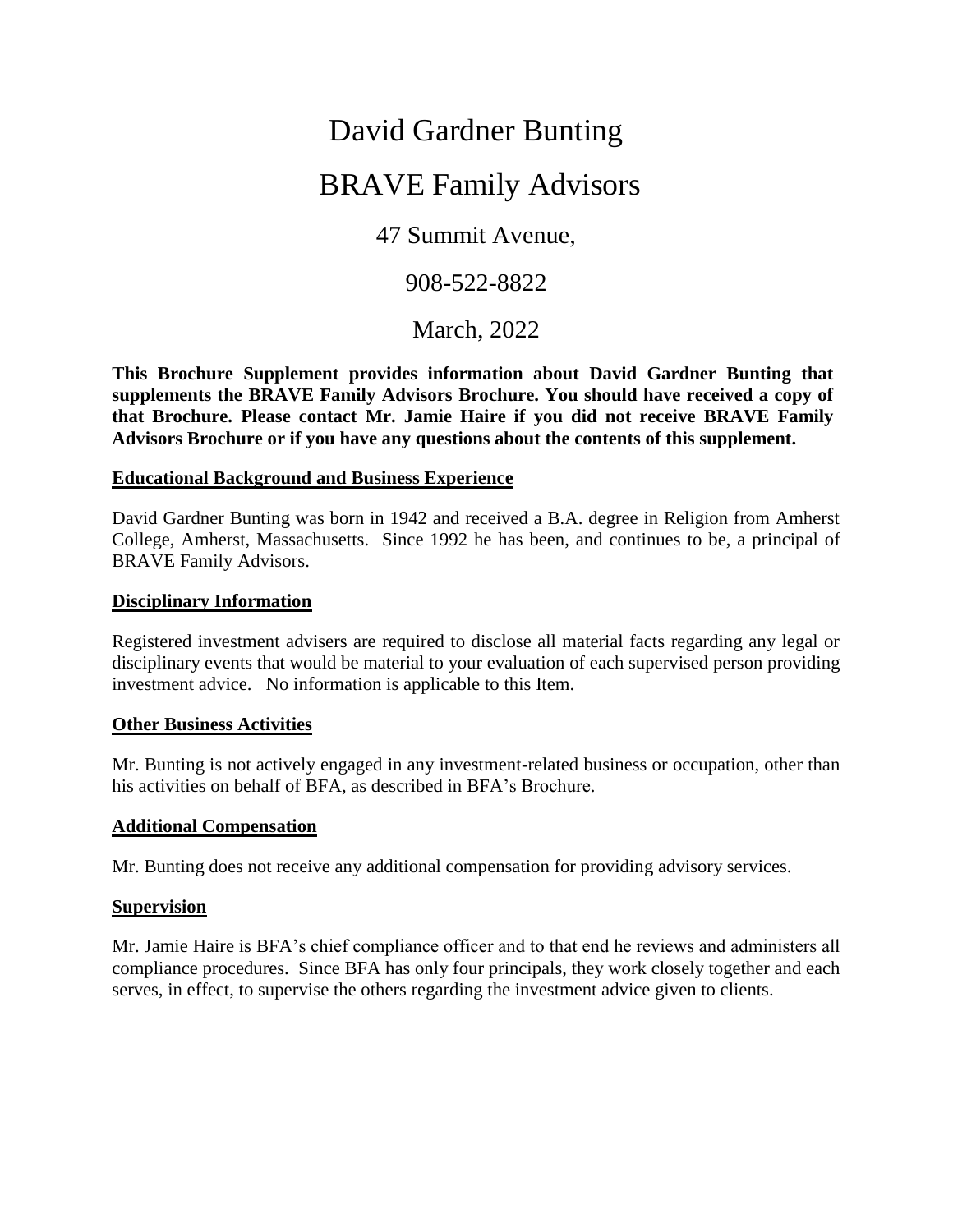# T. Brett Haire, Jr.

# BRAVE Family Advisors

47 Summit Avenue,

908-522-8822

March, 2022

**This Brochure Supplement provides information about T. Brett Haire, Jr. that supplements the BRAVE Family Advisors Brochure. You should have received a copy of that Brochure. Please contact Mr. Jamie Haire if you did not receive BRAVE Family Advisors Brochure or if you have any questions about the contents of this supplement.** 

### **Educational Background and Business Experience**

Thomas Brett Haire, Jr. was born in 1949 and received a B.S. degree in Business from University of Maryland, College Park, Maryland. Since 1992 he has been, and continues to be, a principal of BRAVE Family Advisors and serves as its Chairman, Chief Compliance Officer and Secretary-Treasurer.

### **Disciplinary Information**

Registered investment advisers are required to disclose all material facts regarding any legal or disciplinary events that would be material to your evaluation of each supervised person providing investment advice. No information is applicable to this Item.

### **Other Business Activities**

Mr. Brett Haire is not actively engaged in any investment-related business or occupation, other than his activities on behalf of BFA, as described in BFA's Brochure.

### **Additional Compensation**

Mr. Brett Haire does not receive any additional compensation for providing advisory services, other than his salary and bonus compensation for new client referrals.

### **Supervision**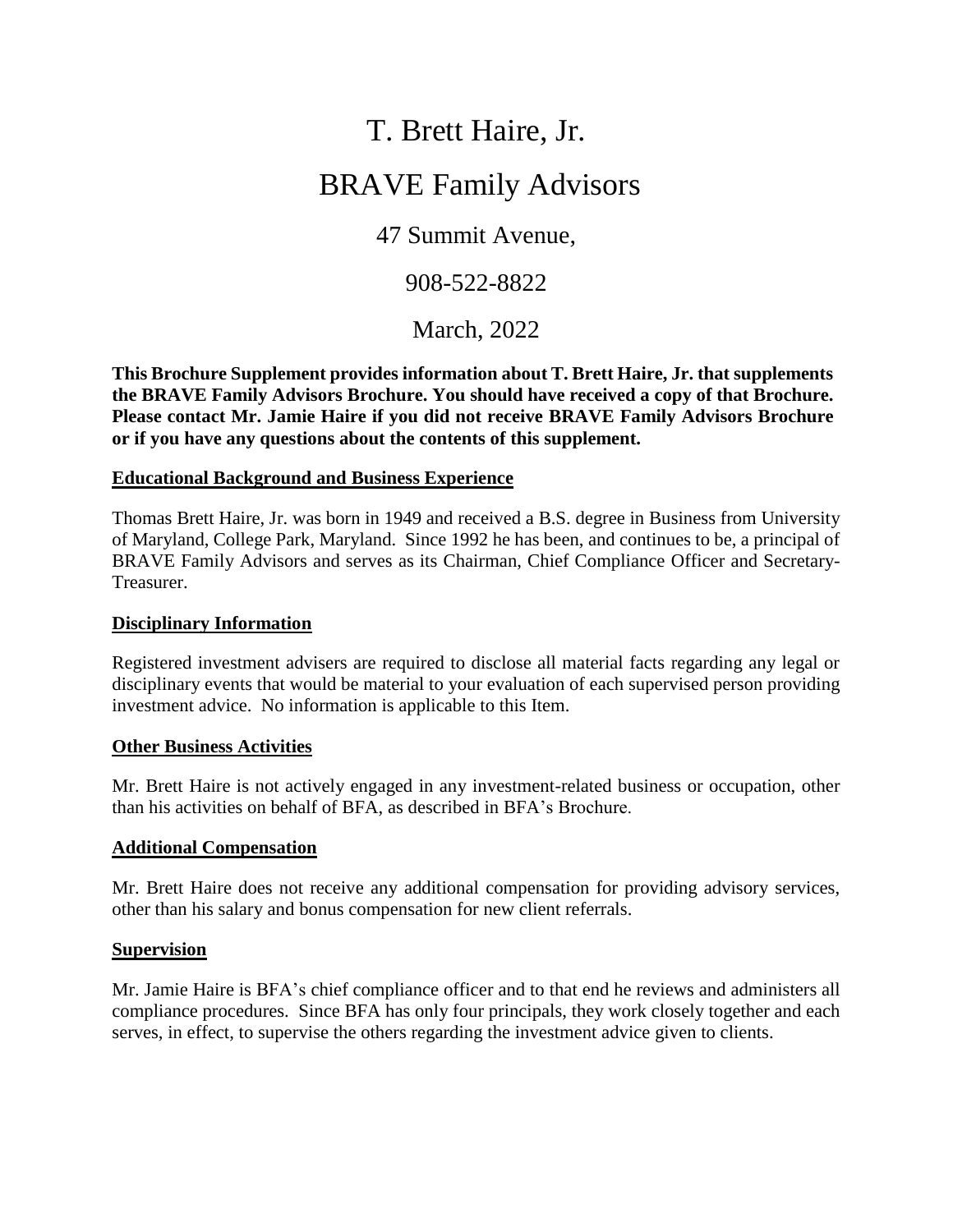# Scott Anthony Morrison

# BRAVE Family Advisors

# 3913 Main Road, Tiverton, Rhode Island 02878

## 917-392-9268

March, 2022

**This Brochure Supplement provides information about Scott Anthony Morrison that supplements the BRAVE Family Advisors Brochure. You should have received a copy of that Brochure. Please contact Mr. Jamie Haire if you did not receive BRAVE Family Advisors Brochure or if you have any questions about the contents of this supplement.** 

### **Educational Background and Business Experience**

Scott Anthony Morrison was born in 1965 and received a BA degree in Economics and Mathematics from Bennington College, Bennington, Vermont. Since February 2016 he has been, and continues to be, a principal of BRAVE Family Advisors and serves as its President.

### **Disciplinary Information**

Registered investment advisers are required to disclose all material facts regarding any legal or disciplinary events that would be material to your evaluation of each supervised person providing investment advice. No information is applicable to this Item.

### **Other Business Activities**

Mr. Morrison is not actively engaged in any investment-related business or occupation, other than his activities on behalf of BFA, as described in BFA's Brochure.

### **Additional Compensation**

Mr. Morrison does not receive any additional compensation for providing advisory services, other than his salary.

### **Supervision**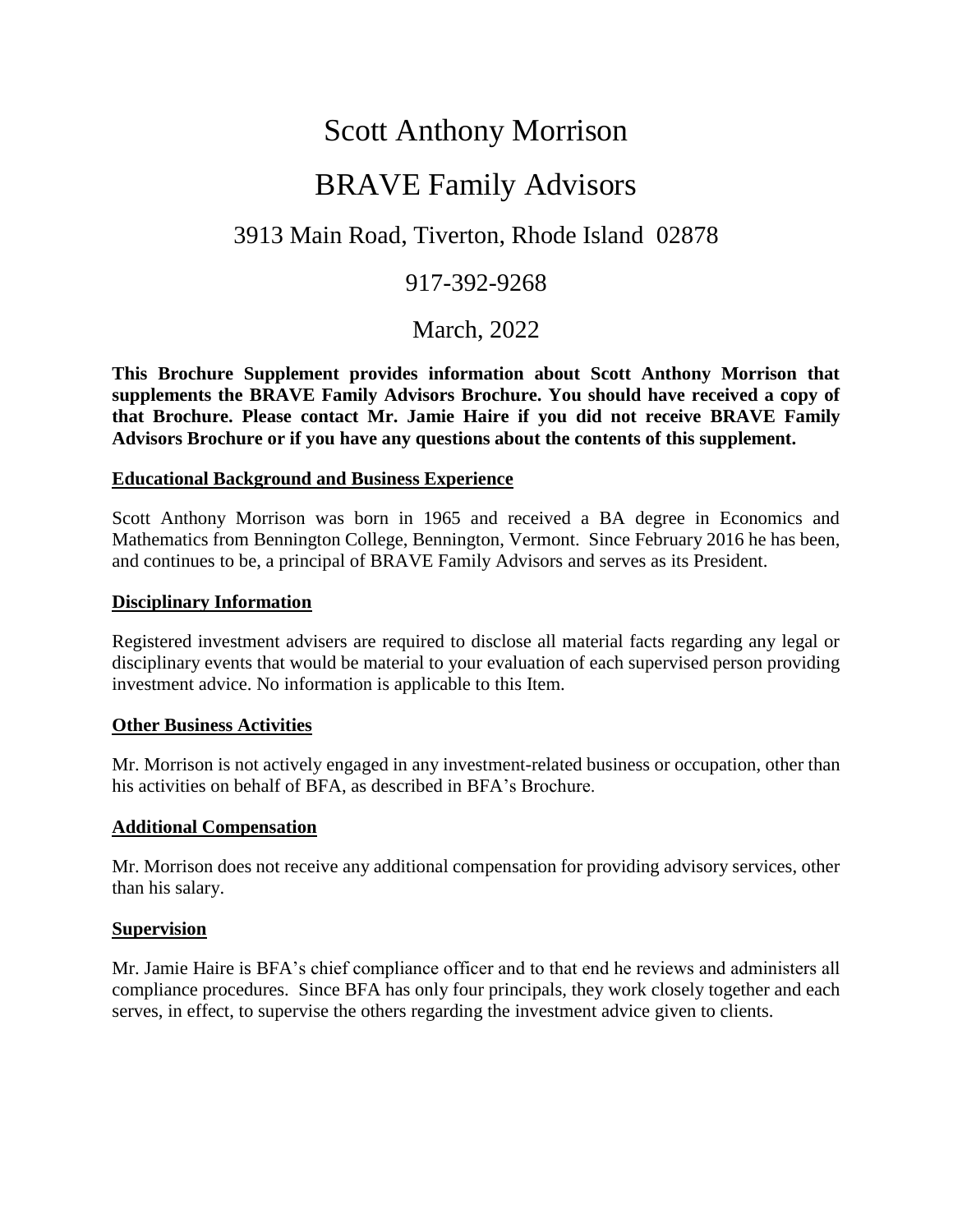# James Patrick Haire

# BRAVE Family Advisors

# 47 Summit Avenue,

# 908-522-8822

March, 2022

**This Brochure Supplement provides information about James Patrick Haire that supplements the BRAVE Family Advisors Brochure. You should have received a copy of that Brochure. Please contact Mr. Jamie Haire if you did not receive BRAVE Family Advisors Brochure or if you have any questions about the contents of this supplement.** 

### **Educational Background and Business Experience**

James Patrick Haire was born in 1978 and received a BA degree in History from Middlebury College in Middlebury, Vermont. Since January, 2021 he has become a principal of BRAVE Family Advisors and serves as its Chief Operating Officer, Chief Financial Officer and Chief Compliance Officer.

### **Disciplinary Information**

Registered investment advisers are required to disclose all material facts regarding any legal or disciplinary events that would be material to your evaluation of each supervised person providing investment advice. No information is applicable to this Item.

### **Other Business Activities**

Mr. Jamie Haire is not actively engaged in any investment-related business or occupation, other than his activities on behalf of BFA, as described in BFA's Brochure.

### **Additional Compensation**

Mr. Jamie Haire does not receive any additional compensation for providing advisory services, other than his salary and bonus compensation for new client referrals.

### **Supervision**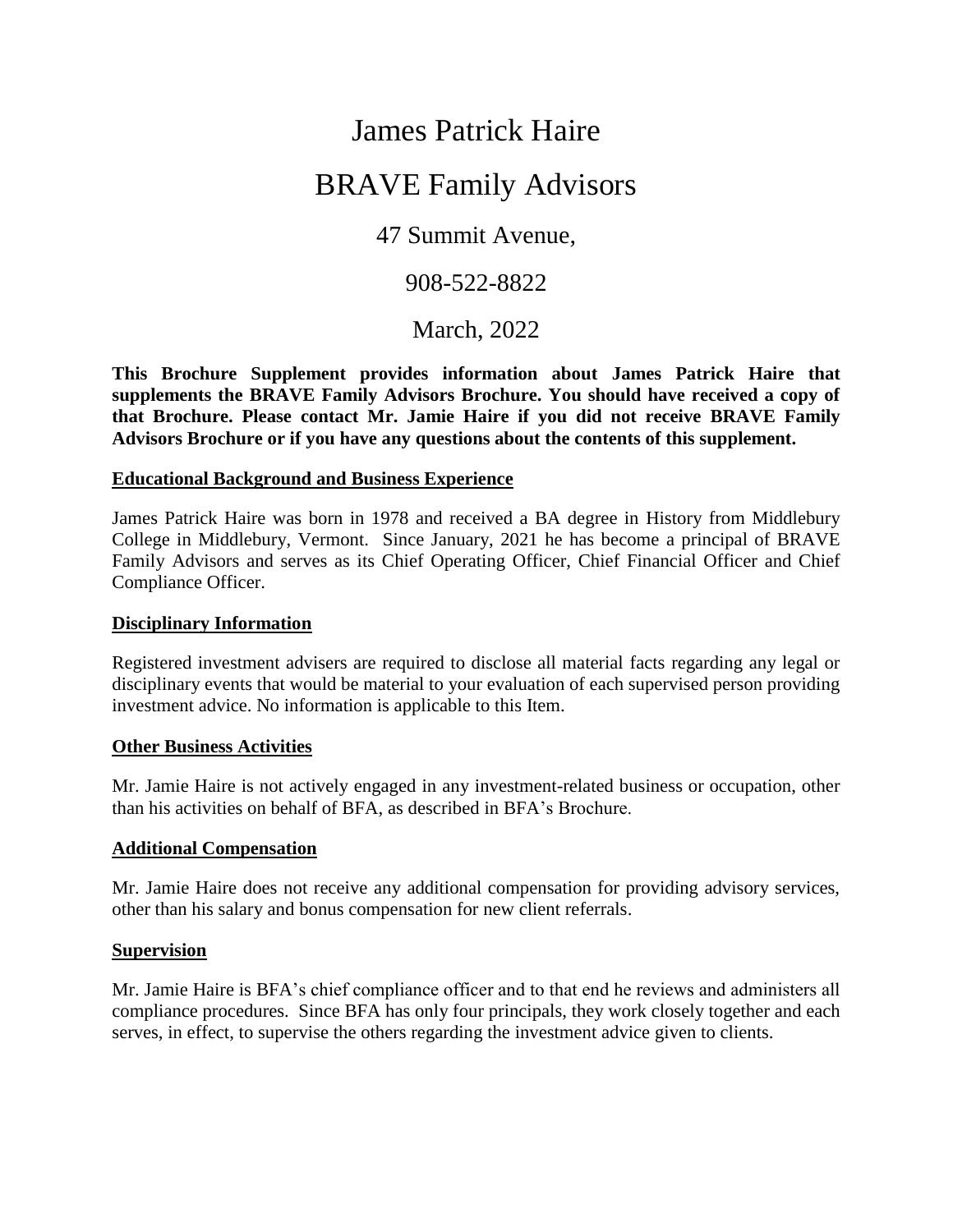### **CLIENT RELATIONSHIP SUMMARY**

### **Form ADV Part 3, BRAVE Family Advisors**

Brave Asset Management, Inc. d/b/a BRAVE Family Advisors ("Brave") is registered with the United States Securities and Exchange Commission ("SEC") as an investment adviser. Investment advisory services and fees differ from those of a broker-dealer, and it is important for you as a retail investor to understand the differences.

Free and simple tools are available to research firms and financial professionals at Investor.gov/crs, which also provides educational materials about broker-dealers, investment advisers and investing.

#### **WHAT INVESTMENT SERVICES AND ADVICE CAN YOU PROVIDE ME?**

Brave offers investment advisory services to retail investors. These investment advisory services include investment management, wealth management and family office services. As part of our standard account management services, we will discuss your investment, retirement and personal goals with you and help design a strategy to achieve them. Also as part of our standard account management services, we regularly monitor your portfolio and generally would like to meet with you at least annually and at any other time upon your request to discuss any changes in your financial situation and review recommended changes to your portfolio.

You may allow us to buy and sell investments in your account(s) without asking you in advance (a "discretionary relationship"), or we may give you advice and you make the ultimate decision regarding what investments to purchase or sell in your account(s) (a "nondiscretionary relationship"). If we have a discretionary relationship with you, we will agree in advance upon any asset allocation limits which may, from time to time, change with your consent, and we will manage your account accordingly. You may also contact us to impose reasonable restrictions on the management of your account.

We do not offer proprietary investment products. We generally seek to manage client accounts using an array of investments, which include equity securities, fixed income securities and money-market instruments.

We have no formal account minimums, size restrictions or other requirements to open or maintain account(s), and we seek clients who prefer a long-term investment focus.

For additional information, please see "Advisory Business", Item 4, and "Types of Clients", Item 7, of our Form ADV, Part 2A Brochure.

#### **WHAT QUESTIONS MIGHT I CONSIDER ASKING BRAVE OR OTHER PROFESSIONALS ABOUT INVESTMENT RELATIONSHIPS AND SERVICES?**

Given my financial situation, should I choose an investment advisory service? Why or why not?

How will you choose investments to recommend to me?

What is your relevant experience, including your licenses, education, and other qualifications? What do these qualifications mean?

#### **WHAT FEES WILL I PAY?**

We generally charge an asset-based fee (a percentage of the assets in your accounts) for investment account management services of new clients who commenced receipt of services from us after January 1, 2013 is one percent (1%) of the value of all of your assets that we manage for you.

The annual fee is calculated quarterly, representing one-fourth of the annual rate fee, and is based upon the value of your assets managed by us on the last business day of each calendar quarter. The fee is payable at the end of each calendar quarter in which we provided services to you. We do not accept any prepayment of advisory fees. If we provide investment services for less than one calendar quarter, our fees are pro-rated. Our advisory fees are negotiable.

The more assets you have under our management, the more you will pay in fees, so we may have an incentive to encourage you to increase your assets under our management. For example, if deemed appropriate and in the best interest of the client, we may recommend that clients withdraw assets from an employer's retirement plan (or other qualified account) and roll the assets over to an individual retirement account (an "IRA") that we manage. This presents a potential conflict of interest because it may increase the amount of assets under our management and subject to our billing.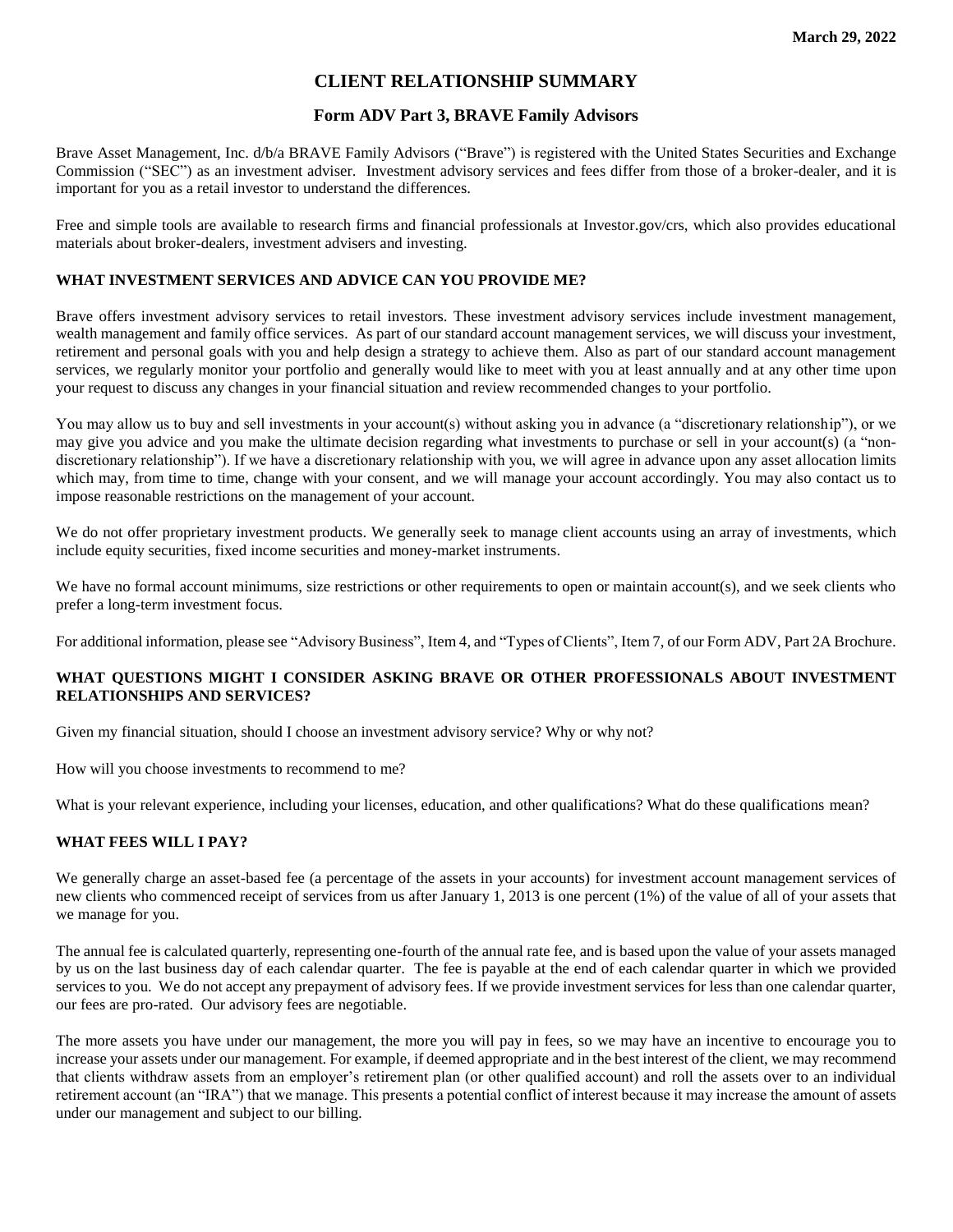Our management fees are exclusive of any brokerage commissions, transaction fees, and other related costs and expenses which may be incurred by you. You may also incur certain charges imposed by custodians, brokers, third party investment and other third parties such as custodial fees, deferred sales charges, odd-lot differentials, transfer taxes, wire transfer and electronic fund fees, and other fees and taxes on brokerage accounts and securities transactions. Mutual funds and exchange traded funds also charge internal management fees, which are disclosed in a fund's prospectus. These charges, fees and commissions are all exclusive of and in addition to our fee but we do not receive any portion of these commissions, fees and costs.

You will pay fees and costs whether you make or lose money on your investments. Fees and costs will reduce any amount of money you make on your investments over time. Please make sure you understand what fees and costs you are paying. For additional information, please see "Fees and Compensation", Item 5 of our Form ADV, Part 2A Brochure.

### **WHAT SHOULD I ASK BRAVE OR OTHER PROFESSIONALS ABOUT THE IMPACT OF FEES AND COSTS OF INVESTMENTS?**

Help me understand how these fees and costs might affect my investments. If I give you \$10,000 to invest, how much will go to fees and costs, and how much will be invested for me?

### **WHAT ARE YOUR LEGAL OBLIGATIONS TO ME WHEN ACTING AS MY INVESTMENT ADVISOR?**

### **HOW ELSE DOES YOUR FIRM MAKE MONEY AND WHAT CONFLICTS OF INTEREST DO YOU HAVE?**

*When we act as your investment adviser*, we have to act in your best interest and not put our interest ahead of yours. At the same time, the way we make money creates some conflicts with your interests. You should understand and ask us about these conflicts because they can affect the investment advice we provide you. Here are some examples to help you understand what this means:

Certain custodians make free services available to us, including consulting, access to research, and conferences on practice management. These services may give Brave an incentive to recommend that clients open or maintain accounts with these custodians.

For additional information, please see "Code of Ethics", Item 11, and "Brokerage Practices", Item 12 of our Form ADV, Part 2A Brochure.

#### **WHAT SHOULD I ASK BRAVE ABOUT CONFLICTS OF INTEREST?**

How might your conflicts of interest affect me, and how will you address them?

#### **HOW DO YOUR FINANCIAL PROFESSIONALS MAKE MONEY?**

Our advisors are either shareholders or employees of Brave. Employees and shareholders are paid a cash salary. Employees may also receive additional compensation based on a variety of factors, including business development. Shareholders are also paid from firm profits (derived from advisory fees less expenses). Generally, compensation is related to the amount of client assets serviced by our professionals. This presents a potential conflict of interest in that our professionals are incentivized to encourage you to increase the amount of assets in your account(s) managed by us or to otherwise transition accounts/assets to our management.

#### **DO YOU OR YOUR FINANCIAL PROFESSIONALS HAVE LEGAL OR DISCIPLINARY HISTORY?**

No. You can visit Investor.gov/CRS for a free and simple search tool to research us and our financial professionals.

#### **WHAT SHOULD I ASK BRAVE ABOUT ITS FINANCIAL PROFESSIONALS?**

As a financial professional do you have any disciplinary history? For what type of conduct?

#### **ADDITIONAL INFORMATION**

For additional information about our investment advisory services or to request a copy of our latest Client Relationship Summary, please visit our website at [www.bravefamilyadvisors.com](http://www.bravefamilyadvisors.com/) or call us at 908-522-8822.

### **WHAT SHOULD I ASK BRAVE ABOUT MY FINANCIAL PROFESSIONAL?**

Who is my primary contact person? Is he or she a representative of an investment adviser or a broker-dealer? Who can I talk to if I have